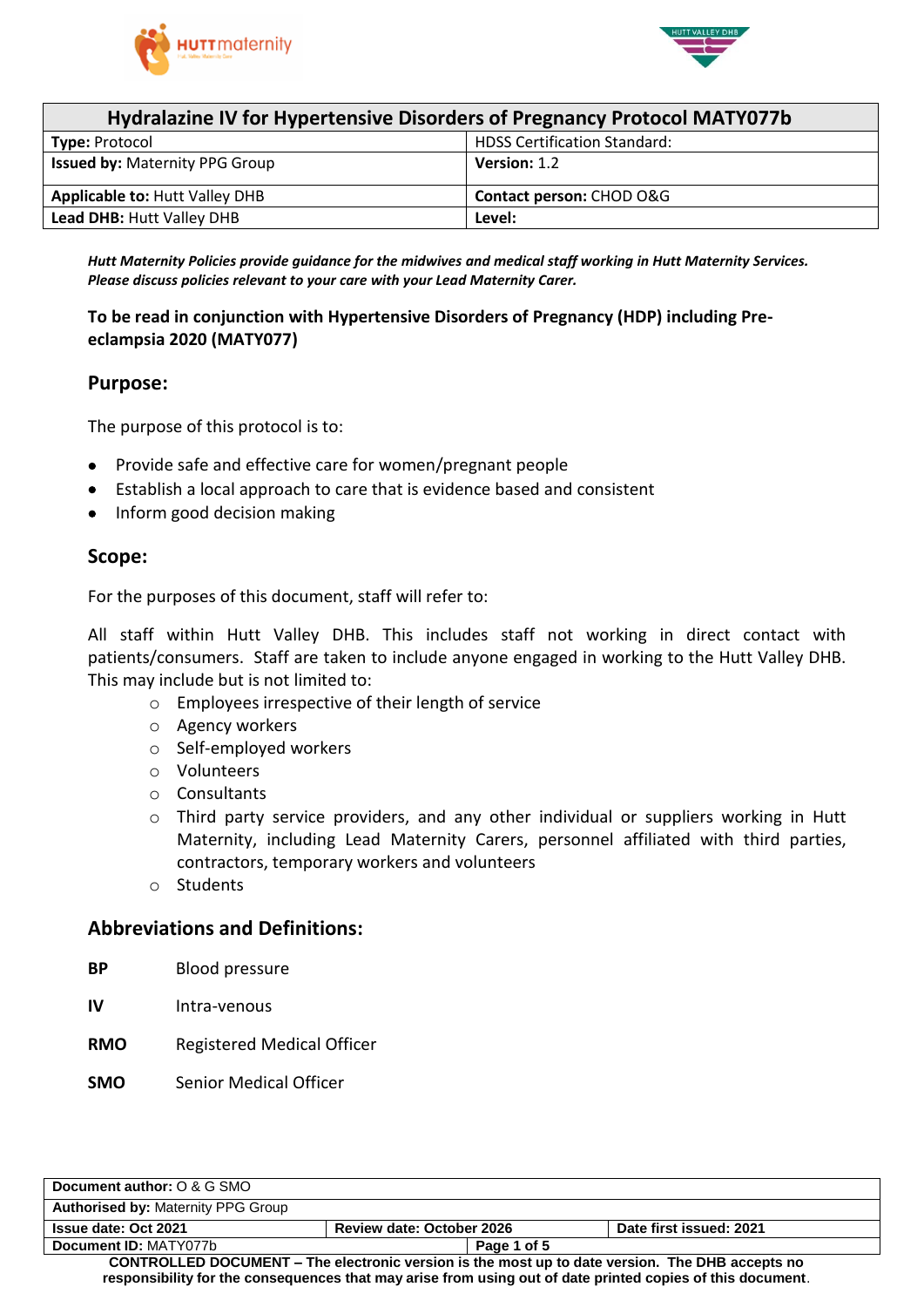



# **Hydralazine IV for Hypertensive Disorders Content**

# **Hydralazine - Intravenous Administration Procedure**



One-on-one midwifery care required

### *Indication*

Emergency management of severe hypertension uncontrolled by oral anti-hypertensives.

### *Contraindications*: (see policy)

- Maternal cardiac disease
- Known hypersensitivity

## *Equipment*

- 5 ampoules of Hydralazine 20mg powder in a 2ml ampoule.
- 5mls of sterile water for injection.
- 100mls of intravenous normal saline.
- 10ml syringe.
- 2 intravenous giving sets.
- 1 electronic infusion device.

### *Procedure*

- Transfer to Birthing Suite
- Commence Electronic Fetal Monitoring
- Obstetric RMO / SMO review of person
- If indicated, in discussion with the Obstetric SMO, repeat the loading dose and/or commence a hydralazine infusion

### *Loading Dose*

- A loading dose of 2.5 5mg (2.5 5ml) as a slow manual push
	- o If there is suspected pre-eclampsia related hypovolaemia, the lower dose is recommended.
	- o Repeated IV bolus can be given every 20 mins maximum of 30 mg (SOMANZ 2012)
- This may be the only treatment required to control the blood pressure.

### *Preparation of loading dose (1 mg/ml)*

- Inject 1ml of sterile water into a 20mg ampoule of Hydralazine.
- Draw up the mixed Hydralazine 20mg into a 20ml syringe. Total volume 1ml.
- Dilute to 20ml by adding 19ml of normal saline.
- Concentration is now 20mg in 20ml.
- Attach a completed 'medication added' label to the syringe.

| Document author: O & G SMO                                                                                 |                                  |                         |
|------------------------------------------------------------------------------------------------------------|----------------------------------|-------------------------|
| <b>Authorised by: Maternity PPG Group</b>                                                                  |                                  |                         |
| <b>Issue date: Oct 2021</b>                                                                                | <b>Review date: October 2026</b> | Date first issued: 2021 |
| Document ID: MATY077b                                                                                      | Page 2 of 5                      |                         |
| <b>CONTROLLED DOCUMENT – The electronic version is the most up to date version. The DHB accepts no</b>     |                                  |                         |
| responsibility for the consequences that may arise from using out of date printed copies of this document. |                                  |                         |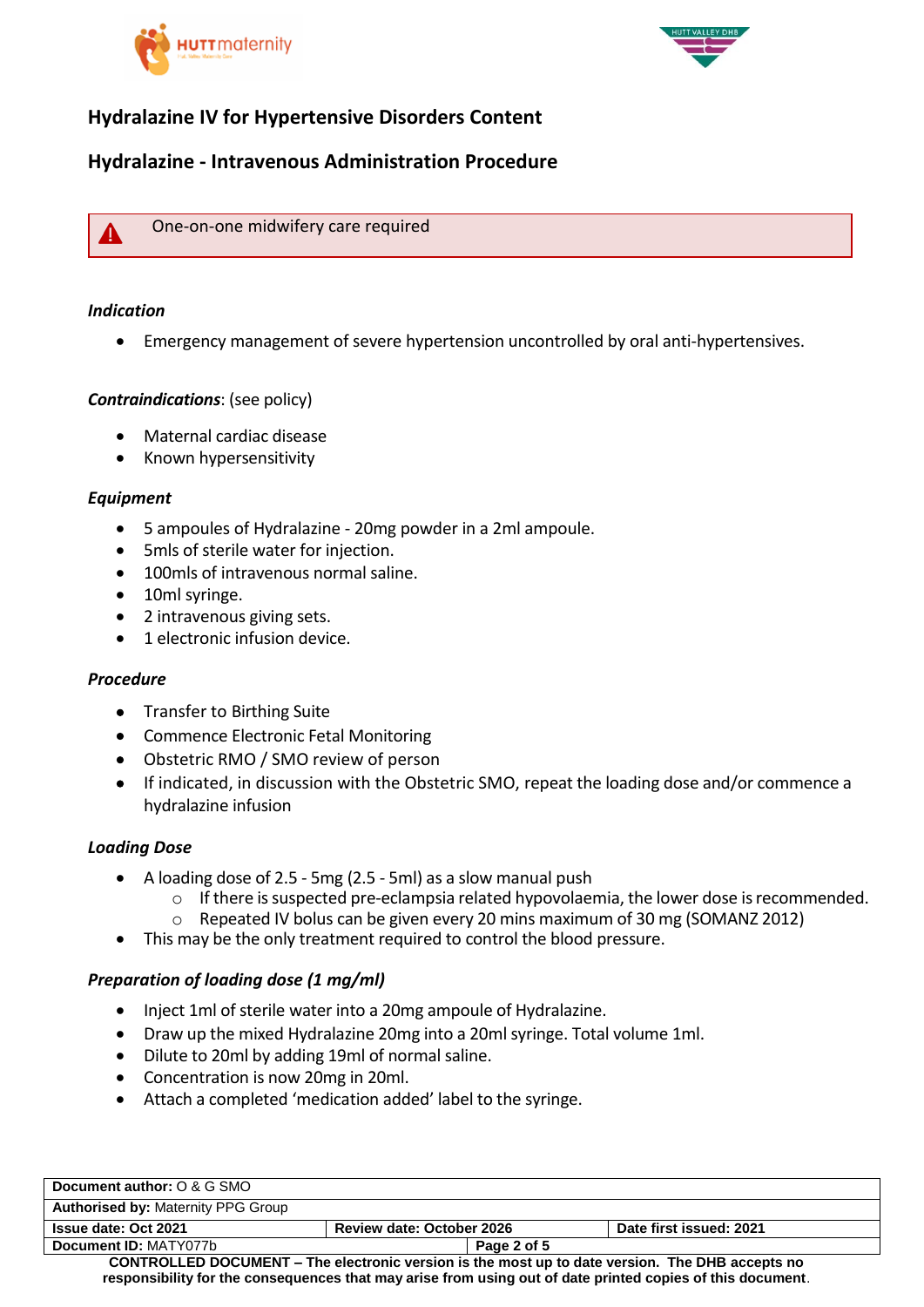



## *Administration*

- RMO administers the initial loading dose of  $2.5 5$ mg ( $2.5 5$ ml) of Hydralazine by slow intravenous injection over a period of 5 minutes, to avoid a sudden decrease in maternal (and thus fetal) blood pressure.
- Inform the person that they may experience headache, palpitations and flushing.

## *Monitoring*

- A complete set of baseline observations should be taken, then every 15 minutes or as clinically indicated
- A **MEWS exception** may be used during the IV administration due to the number of blood pressure checks. Continue to document BPs on MEWS chart.
- BP to be taken on manual sphygmomanometer: repeat every 5 minutes for 20 minutes, then reduce to 30 minutes until stable
	- o Restart MEWS total score once BP stable
- Continuous electronic fetal monitoring is maintained throughout

## *Continuous Infusion*

 If further treatment is required a continuous Hydralazine infusion may be prescribed following discussion with Obstetric SMO.

### *Preparation of continuous infusion*

- Withdraw 5mls of Normal saline from a 100ml bag.
- Discard the 5ml
- Dilute 100mg of Hydralazine (5 ampoules) with 5ml of sterile water for injection.
- Draw up the 100mg (5ml) of Hydralazine and inject into the 95ml of normal saline in the bag. Total volume 100mg in 100ml.
- The IV infusion MUST be double-checked by a senior midwife prior to being connected to the woman/person, with specific attention to the '5 rights'.

### *Administration of Hydralazine Infusion*

- A normal saline mainline infusion is commenced.
- Using an electronic pump, the Hydralazine infusion is connected to the side arm of the normal saline infusion.
- The infusion is then started at a rate of 5mg (5ml) per hour
- Increase the rate of the infusion by 1mg (1ml) every 15 minutes (maximum 20mg/hour) according to the response of the blood pressure. The aim is to decrease the diastolic blood pressure to 100mmHg or less.
- If the total hourly dosage is going to exceed 20mg, consult with the registrar or consultant on further treatment options.
- When the blood pressure has stabilised, i.e. a decrease in diastolic blood pressure to 100mmHg or less, sustained for 15minutes, reduce the Hydralazine every 15 minutes by 1mg (1ml).

### *Monitoring*

- Blood pressure and pulse every 15minutes and record on MEWS or pre-eclampsia vital sign chart
- Insert an indwelling catheter with an hourly urine bag attached.
- Strict fluid input and output is recorded on the fluid balance chart.

| Document author: O & G SMO                                                                             |                           |             |                         |
|--------------------------------------------------------------------------------------------------------|---------------------------|-------------|-------------------------|
| <b>Authorised by: Maternity PPG Group</b>                                                              |                           |             |                         |
| <b>Issue date: Oct 2021</b>                                                                            | Review date: October 2026 |             | Date first issued: 2021 |
| Document ID: MATY077b                                                                                  |                           | Page 3 of 5 |                         |
| <b>CONTROLLED DOCUMENT – The electronic version is the most up to date version. The DHB accepts no</b> |                           |             |                         |

**CONTROLLED DOCUMENT – The electronic version is the most up to date version. The DHB accepts no responsibility for the consequences that may arise from using out of date printed copies of this document**.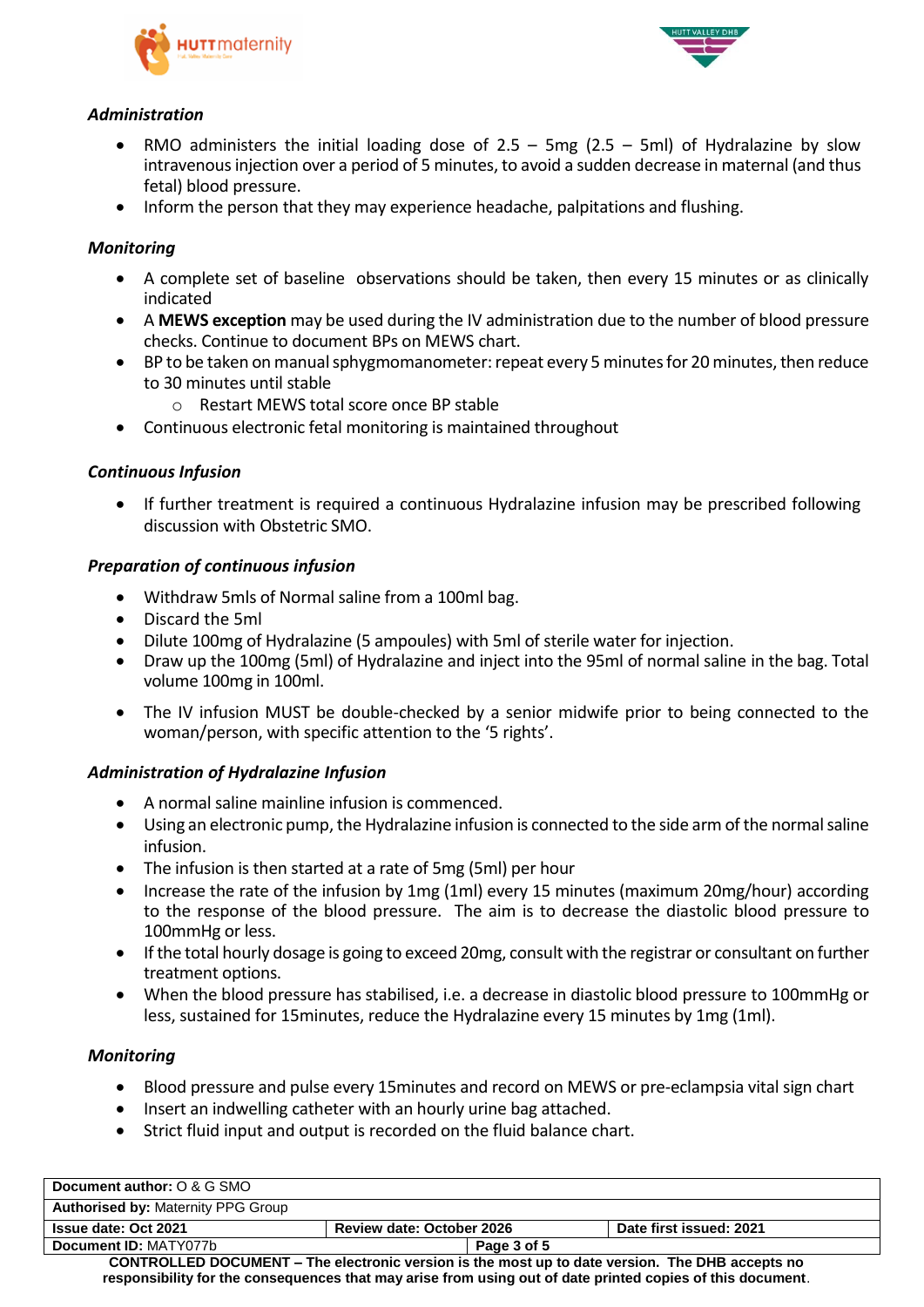



- Report any changes in the woman's/person's condition immediately to the registrar.
	- o Do not use an automated device if blood pressure recordings are very high or very low as they tend to under estimate blood pressure recordings.
	- o An automated device is only recommended if the blood pressure is within normal limits.
- Ensure continuous fetal monitoring while the IV Hydralazine is being given.

Once the diastolic blood pressure is stabilised, i.e. <100 mmHg reduce the level of monitoring following consultation with the medical team

# **Related Documents:**

- Hypertensive Disorders of Pregnancy (HDP) including Pre-eclampsia MATY077
- Hydralazine Intravenous policy MATY034
- Acute Management of Eclampsia MATY053

# **Keywords for searching:**

- 1. Hydralazine
- 2. Hypertension
- 3. Eclampsia
- 4. MATY077b

# **Informed Consent:**

The right of a consumer to make an informed choice and give informed consent, including the right to refuse medical treatment, is enshrined in law and in the Code of Health and Disability Consumers' Rights in New Zealand. This means that a woman can choose to decline treatment, referral to another practitioner, or transfer of clinical responsibility. If this occurs follow the process map on page 18 of the Referral Guidelines (Ministry of Health, 2012).

# **Tangata Whenua Statement:**

The Women's Health Service recognises the rights and responsibilities of Māori as tangata whenua and Treaty Partners. This allows and acknowledges the importance of cultural diversity in all aspects of our care and practice in Aotearoa New Zealand.

As stated in [Te Pae Amorangi](http://www.huttvalleydhb.org.nz/about-us/reports-and-publications/te-pae-amorangi/) (Hutt Valley DHB Māori Health Strategy) 2018-2027, Hutt DHB as a Crown agency is committed to our role in maintaining active relationships with iwi, under Te Tiriti o Waitangi. This strategy recognises the established principles of Partnership, Participation and Protection and recognises steps towards the reviewed interpretation of Te Tiriti principles to date (from the [Wai 2575](https://www.health.govt.nz/our-work/populations/maori-health/wai-2575-health-services-and-outcomes-kaupapa-inquiry) claim into health). These are tino rangatiratanga, equity, active protection, partnership and options.

Attention in particular is drawn to:

 **Article one – Kāwanatanga**: actively engaging and working alongside with local iwi through the Hutt Valley [Māori Health Unit](http://intranet.huttvalleydhb.org.nz/our-dhb/departments/maori-health-unit/)

| Document author: O & G SMO                                                                                                                                                                                           |                                  |                         |
|----------------------------------------------------------------------------------------------------------------------------------------------------------------------------------------------------------------------|----------------------------------|-------------------------|
| <b>Authorised by: Maternity PPG Group</b>                                                                                                                                                                            |                                  |                         |
| Issue date: Oct 2021                                                                                                                                                                                                 | <b>Review date: October 2026</b> | Date first issued: 2021 |
| Document ID: MATY077b                                                                                                                                                                                                | Page 4 of 5                      |                         |
| <b>CONTROLLED DOCUMENT – The electronic version is the most up to date version. The DHB accepts no</b><br>responsibility for the consequences that may arise from using out of date printed copies of this document. |                                  |                         |